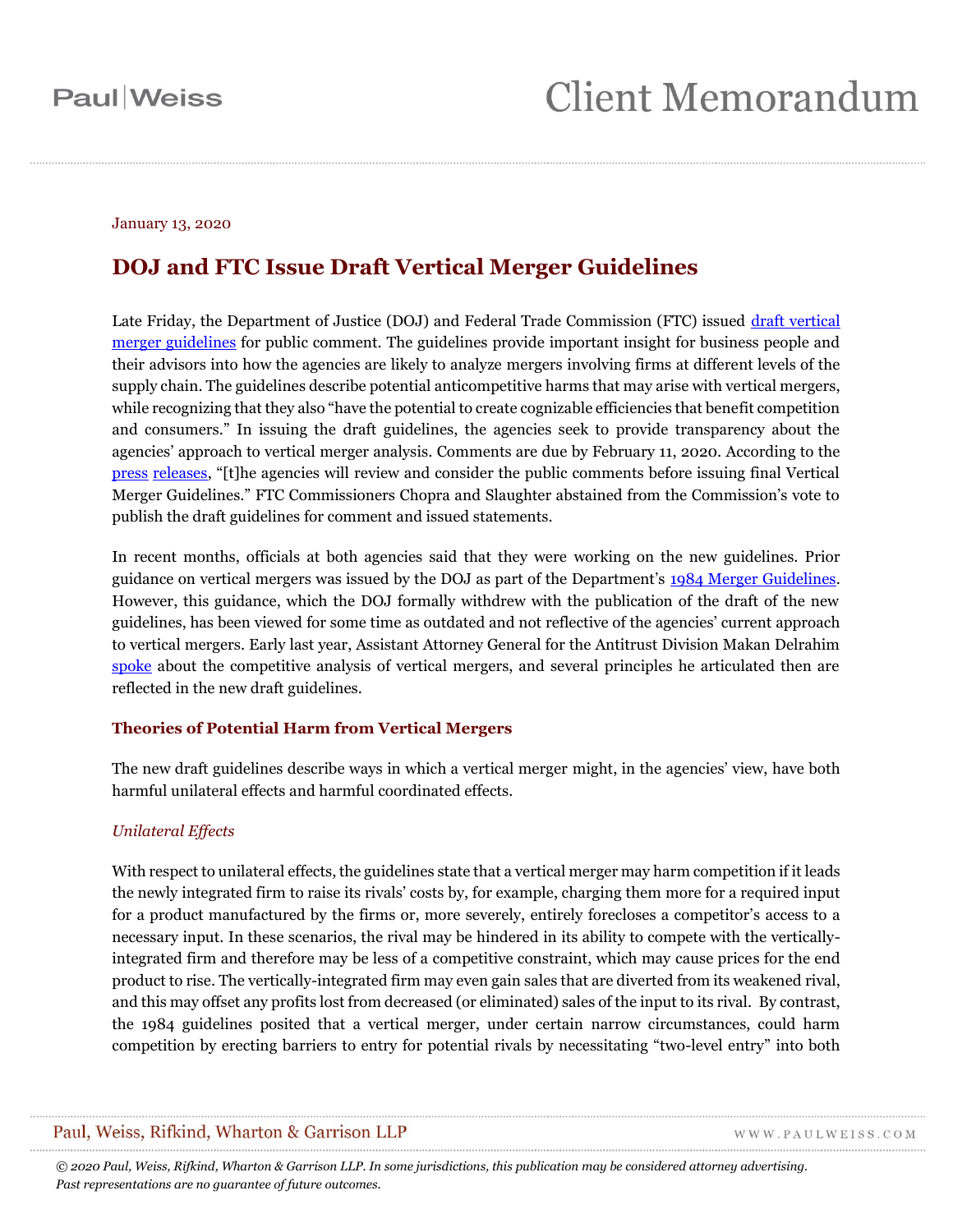## **Paul** Weiss

upstream and downstream markets. The earlier guidelines also posited a theory that vertical integration could allow a company, such as a utility, to effectively evade rate regulation of a downstream product or service by raising the cost of an input. The absence of this concept from the new guidelines was cited by FTC Commissioners Chopra and Slaughter as a reason for their abstentions.

In addition to the raising rivals' costs and foreclosure theories, the new guidelines also recognize two ways in which potentially harmful unilateral effects may arise when a newly integrated firm becomes a supplier to a rival and gains access to that rival's competitively sensitive information. First, "[a]ccess to a rival's competitively sensitive information can . . . be used by the merged firm to moderate its competitive response to its rival's competitive actions, for example it may preempt or react quickly to a rival's procompetitive business actions. Under such conditions, rivals may see less competitive value in taking procompetitive actions." Second, "rivals may refrain from doing business with the merged firm rather than risk that the merged firm would use their competitively sensitive business information as described above," and therefore "[t]hey may become less effective competitors if they are forced to rely on less preferred trading partners, or if they pay higher prices because they have fewer competing options."

Importantly, the guidelines recognize that a vertical merger might actually lower prices by eliminating double marginalization. As the agencies describe it:

Elimination of double marginalization can occur when two vertically related firms that individually charge a profit-maximizing margin on their products choose to merge. Absent the merger, the downstream merging firm would ignore any benefit to the upstream merging firm from setting a lower downstream price and making higher sales. But if the two merge, the resulting firm will benefit from both margins on any additional sales, and capturing the upstream margin, through merger, may make the price reduction profitable even though it would not have been profitable prior to the merger. Elimination of double marginalization may thus benefit both the merged firm and buyers of the downstream product or service.

According to the guidelines, the DOJ and FTC "will not challenge a merger if the net effect of elimination of double marginalization means that the merger is unlikely to be anticompetitive in any relevant market."

#### *Coordinated Effects*

The guidelines state that that a vertical merger may harm competition if it increases the likelihood of "postmerger coordinated interaction among firms" that harms consumers when, for example, a newly vertically-integrated firm gets access to rivals' competitively sensitive information and this "facilitate[s] (a) reaching a tacit agreement among market participants, (b) detecting cheating on such an agreement, or (c) punishing cheating firms."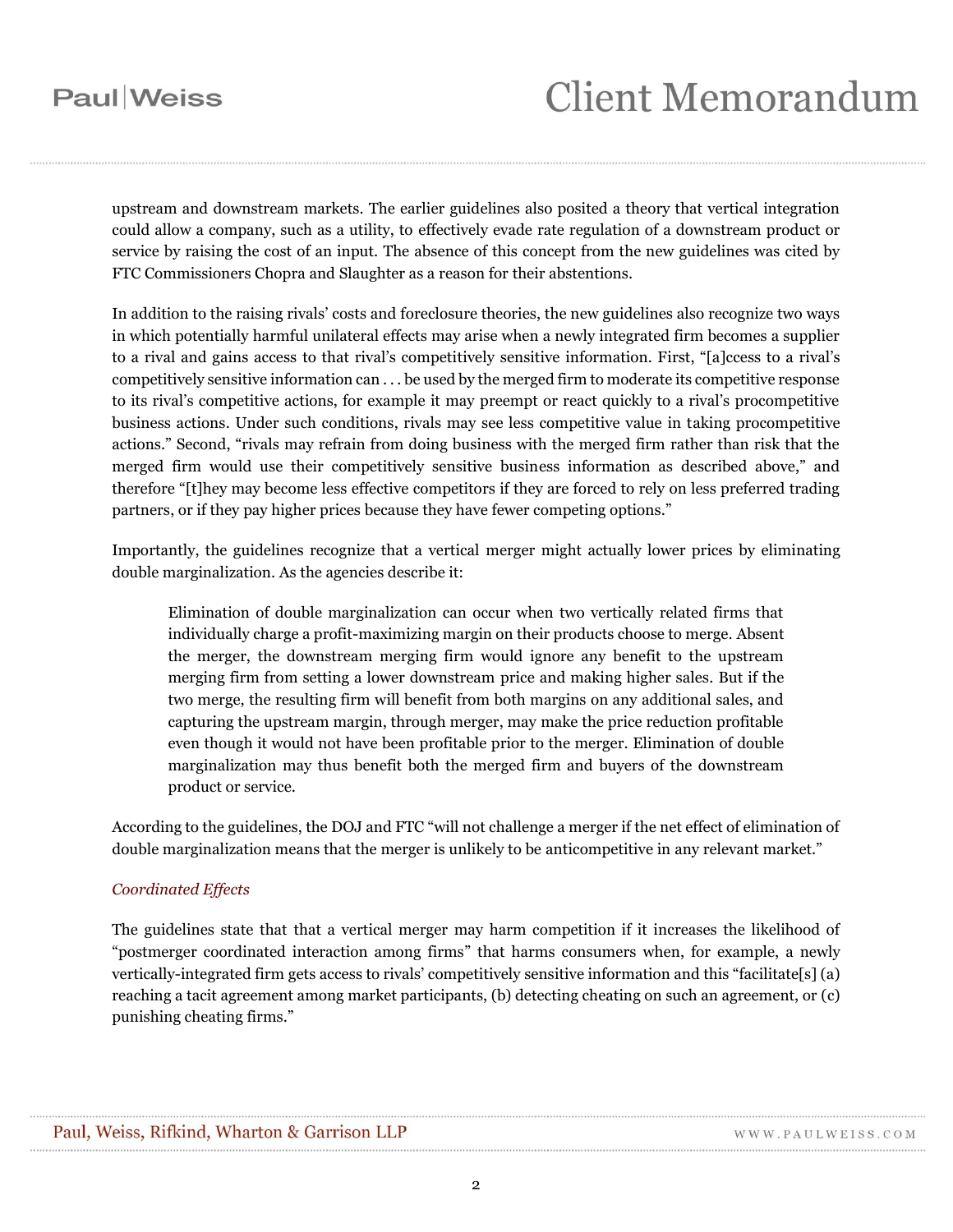Apart from the potential harms arising from access to a rival's competitively sensitive information, the new guidelines also outline a coordinated-effects theory of harm based on the potential for a verticallyintegrated firm to thwart a "maverick firm that otherwise plays or would play an important role in preventing or limiting anticompetitive coordination in the relevant market."

#### **Potential Safe Harbor**

The guidelines are based on the concept of a "related product," which is defined as "a product or service that is supplied by the merged firm, is vertically related to the products and services in the relevant market, and to which access by the merged firm's rivals affects competition in the relevant market." The guidelines note that a "related product could be, for example, an input, a means of distribution, or access to a set of customers." The guidelines go on to state that if "the parties to the merger have a share in the relevant market of less than 20 percent, and the related product is used in less than 20 percent of the relevant market," then the merger is not likely to face a challenge by the agencies based on a vertical theory of harm. FTC Commissioner Slaughter cited this potential safe harbor as one of the reasons she abstained from the Commission's vote to issue the draft.

#### **Significance**

The issuance of new guidelines is an important development. Although not yet final, they provide executives, dealmakers and their advisors with insight into how the federal agencies are likely to evaluate a deal with vertical elements, whether a deal is likely to be challenged and how a court might analyze an agency challenge seeking to block a deal. Thus, they are a key tool to help assess the antitrust risk of a proposed transaction.

\* \* \*